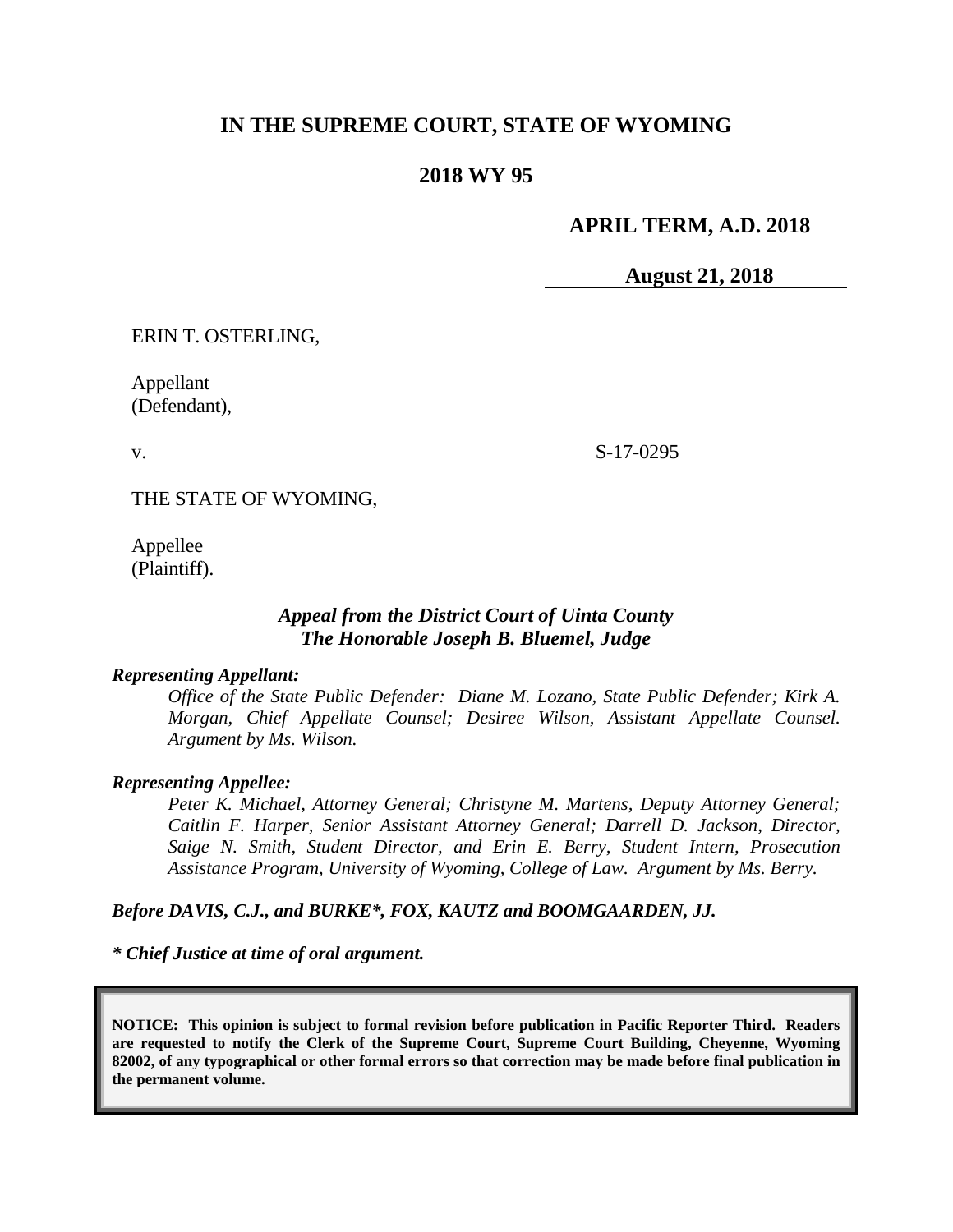### **BURKE, Justice.**

[¶1] Appellant, Erin T. Osterling, was convicted of delivery of a controlled substance, methamphetamine, in violation of Wyo. Stat. Ann. § 35-7-1031(a)(i). He contends the prosecutor committed misconduct, resulting in denial of his right to a fair trial. We affirm.

### *ISSUE*

[¶2] Appellant presents one issue:

Was Mr. Osterling denied his right to a fair trial and materially prejudiced due to prosecutorial misconduct during closing argument?

### *FACTS*

[¶3] The Division of Criminal Investigation (DCI) organized a controlled buy from Mr. Osterling by George Cantrall, a confidential informant. Several law enforcement officers participated in the operation: Special Agent Justin Mathson of the DCI, Officer Jeffrey Chad Leichty of the Evanston Police Department, and Deputy Brandon Nelson of the Uinta County Sheriff's Department. Prior to the controlled buy, Deputy Nelson interviewed Mr. Cantrall, searched Mr. Cantrall and his vehicle, and provided funds to be used in the controlled buy. Mr. Cantrall was fitted with a wire and was observed by Deputy Nelson as he drove to Mr. Osterling's house. After arriving at the house, but prior to exiting his vehicle, Mr. Cantrall talked briefly through his passenger window to Parker Austin, who had just left Mr. Osterling's house. Special Agent Mathson and Officer Leichty observed Mr. Cantrall's brief interaction with Mr. Austin.

[¶4] Mr. Cantrall spent approximately four minutes in Mr. Osterling's house before leaving. While in the home, Mr. Cantrall observed Mr. Osterling packaging methamphetamine into plastic baggies. He proceeded to purchase methamphetamine from Mr. Osterling. After Mr. Cantrall exited the house, Special Agent Mathson followed him to the police department. Upon arriving at the police department, Mr. Cantrall turned over the suspected methamphetamine to Deputy Nelson. Deputy Nelson conducted a post-buy interview of Mr. Cantrall and also conducted a strip search of Mr. Cantrall. Subsequent testing revealed that the substance provided by Mr. Cantrall was, in fact, methamphetamine.

[¶5] As a result of these events, the State charged Mr. Osterling with delivery of a controlled substance in violation of Wyo. Stat. Ann. § 35-7-1031(a)(i) (LexisNexis 2015). He pled not guilty and the case proceeded to trial. At trial, the State presented testimony from Mr. Cantrall, the three law enforcement officers involved in the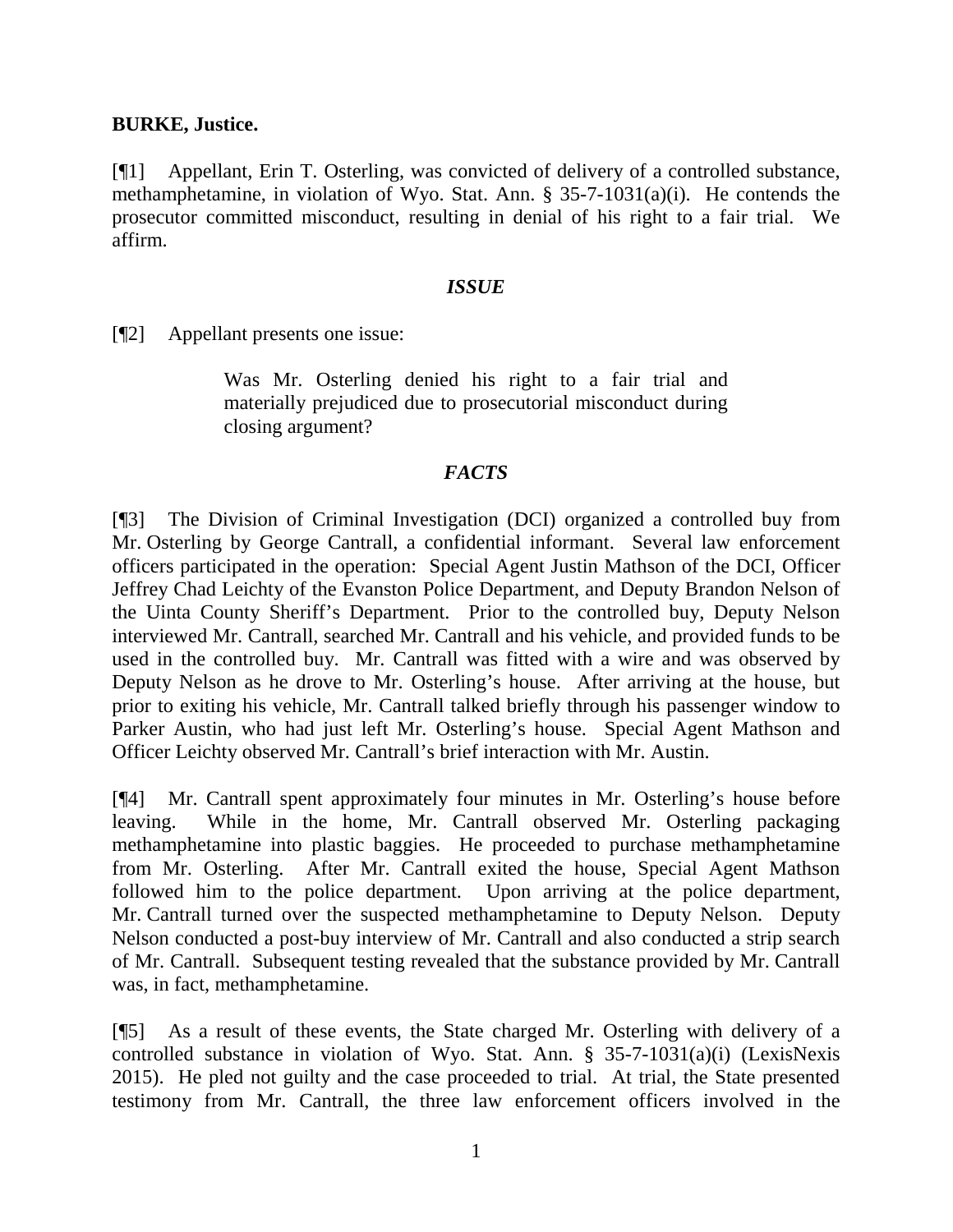controlled buy, and a forensic chemist with the Wyoming State Crime Laboratory. Mr. Osterling did not testify or call any witnesses on his behalf.

[¶6] The jury determined that Mr. Osterling was guilty of delivery of a controlled substance. He was sentenced to 18 to 48 months in prison. This appeal followed.

## *STANDARD OF REVIEW*

[¶7] In raising his claim of prosecutorial misconduct, Mr. Osterling takes issue with several statements made by the prosecutor during closing argument. He did not object to any of those statements at trial. As a result, we review for plain error. *Watts v. State*, 2016 WY 40, ¶ 6, 370 P.3d 104, 106 (Wyo. 2016). "Plain error exists when: 1) the record is clear about the incident alleged as error; 2) there was a transgression of a clear and unequivocal rule of law; and 3) the party claiming the error was denied a substantial right resulting in material prejudice." *Id.* We do not reverse the judgment "unless a reasonable probability exists, absent the error, that the appellant may have enjoyed a more favorable verdict." *Guy v. State*, 2008 WY 56, ¶ 9, 184 P.3d 687, 692 (Wyo. 2008).

## *DISCUSSION*

[¶8] Mr. Osterling contends the prosecutor committed misconduct during her rebuttal closing argument by misquoting Mr. Cantrall's testimony, and by attributing a statement to Mr. Cantrall that had not been introduced at trial. He asserts that the jury's verdict rested, in large part, on its assessment of Mr. Cantrall's credibility, and he claims the prosecutor's remarks unfairly impacted the jury's consideration of Mr. Cantrall's credibility. According to Mr. Osterling, the prosecutor's misstatements resulted in prejudice because "[o]ther than Mr. Cantrall's testimony, there was no direct evidence that Mr. Osterling delivered methamphetamine to Mr. Cantrall."

[¶9] The State contends the prosecutor's statements do not amount to misconduct. According to the State, the prosecutor made "reasonable inferences" from Mr. Cantrall's testimony. The State also contends, however, that even if the prosecutor's statements amount to misconduct, Mr. Osterling has not demonstrated that the statements resulted in prejudice. The State notes that Mr. Cantrall and the investigating officers testified in detail regarding the circumstances surrounding the transaction with Mr. Osterling, and that the jury was able to evaluate Mr. Cantrall's credibility based on his testimony.

[¶10] We decide claims of prosecutorial misconduct by reference to the entire record, and where the claim is one of improper argument, we consider it in the context of the entire argument. *Law v. State*, 2004 WY 111, ¶ 30, 98 P.3d 181, 191 (Wyo. 2004). "We are reluctant to find plain error in closing arguments lest the trial court becomes required to control argument because opposing counsel does not object." *Carrier v. State*, 2017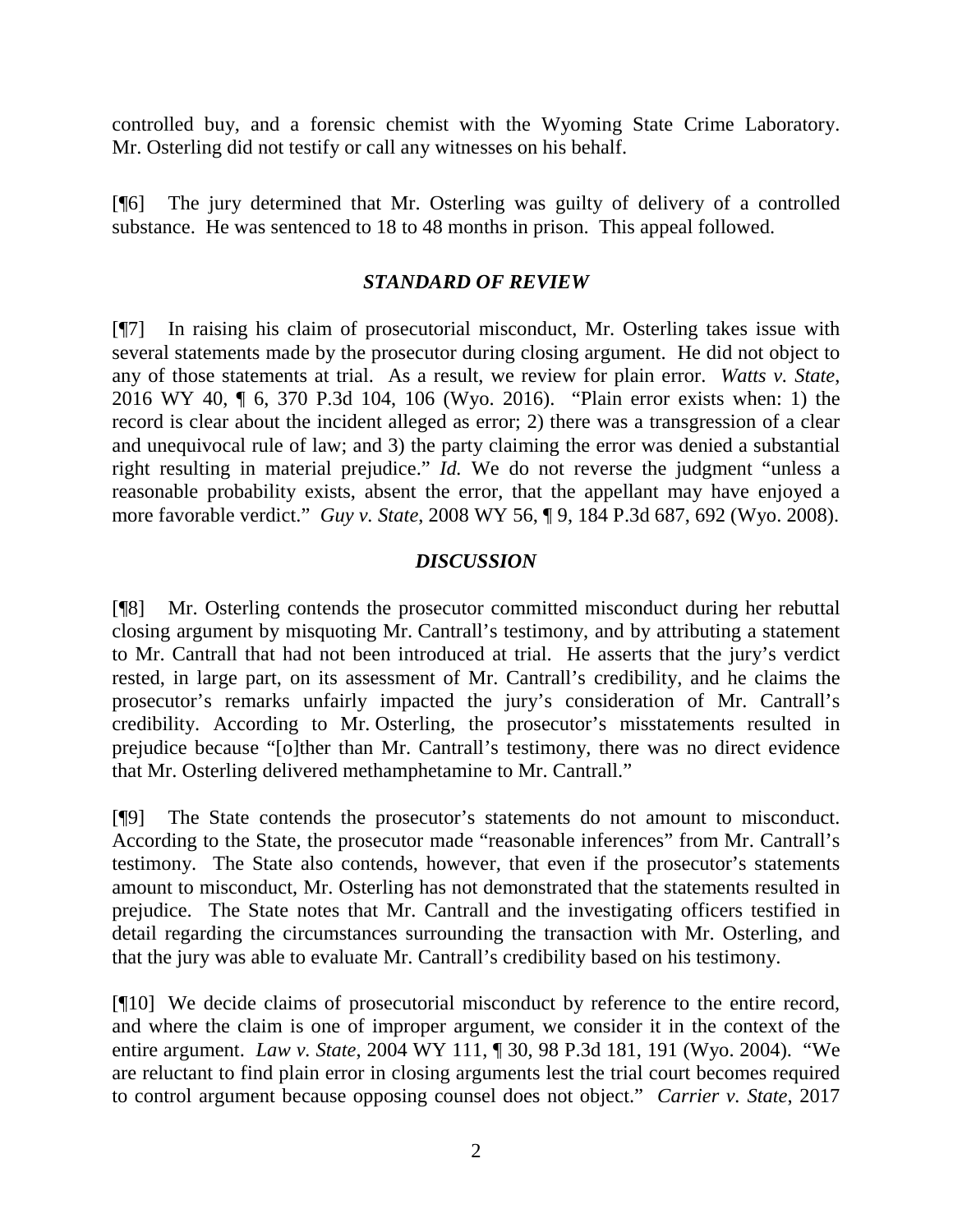WY 88, ¶ 59, 400 P.3d 358, 370 (Wyo. 2017) (quoting *Trujillo v. State*, 2002 WY 51, ¶ 4, 44 P.3d 22, 24 (Wyo. 2002)). We have previously recognized that "Counsel are allowed wide latitude during the scope of their closing arguments, and a prosecutor may comment on all of the evidence in the record and suggest reasonable inferences from that evidence." *Teniente v. State*, 2007 WY 165, ¶ 30, 169 P.3d 512, 524 (Wyo. 2007); *see also* ABA Standards for Criminal Justice 3−6.8 (2015). We have also recognized, however, that a prosecutor may not mislead the jury or intentionally misstate the evidence. *Id.*; *Gonzalez-Ochoa v. State*, 2014 WY 14, ¶ 16, 317 P.3d 599, 604 (Wyo. 2014) (citing *Dysthe v. State*, 2003 WY 20, ¶ 24, 63 P.3d 875, 885 (Wyo. 2003)).

[¶11] Mr. Osterling contends the prosecutor committed misconduct, first, when, during her rebuttal closing argument, she stated:

> So Mr. Cantrall was asked, point blank, "Did you arrange to set Mr. Osterling up?"

"No."

"Did you get drugs from Mr. Austin?"

"No."

"Did he leave drugs for you at Mr. Osterling's house?"

"No."

That's the evidence before you. And you solely are the individuals who will weigh whether that's credible or not. But that's the testimony and evidence that's been presented.

[¶12] There is no question that the prosecutor made the statement during her rebuttal closing argument and Mr. Osterling has satisfied the first prong of the plain error test. It is also undisputed that the questions and answers quoted by the prosecutor do not appear in the record. The prosecutor never asked the specific questions during trial and Mr. Cantrall never provided those specific answers during his testimony. Mr. Osterling contends that the misquotes arise to the level of prosecutorial misconduct because they are misstatements of the evidence and likely misled the jury. He does not address whether the substance of the purported testimony is supported by reasonable inferences from Mr. Cantrall's trial testimony. The State asserts that misconduct did not occur because the substance of the purported testimony reflects reasonable inferences arising from the evidence that was presented. It appears to ascribe no significance to the fact that the prosecutor explicitly told the jury that Mr. Cantrall was asked the questions "point blank" and that his answers to those questions were "the testimony and evidence that's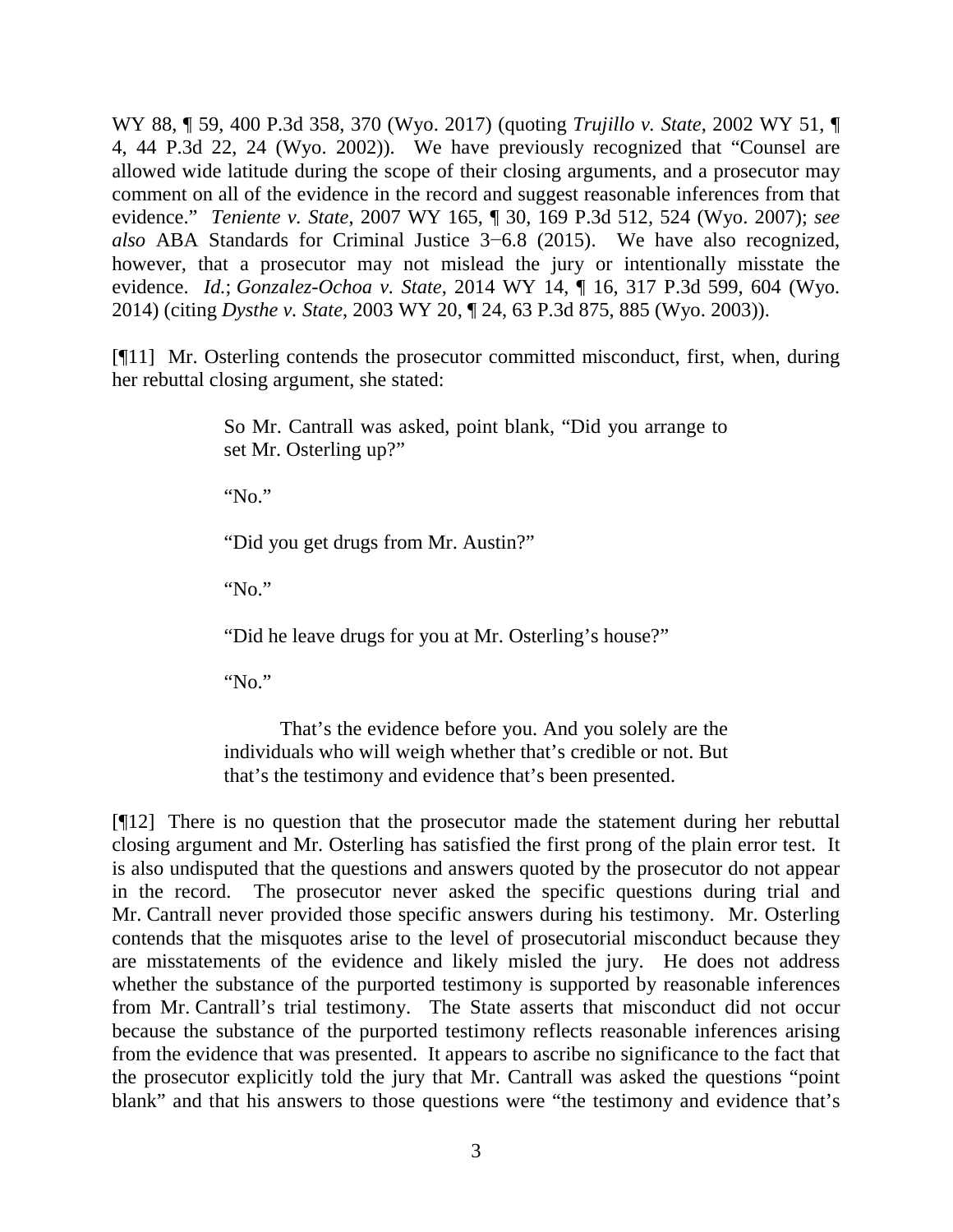been presented."

[¶13] We agree with the State that reasonable inferences from the evidence support the State's argument that Mr. Cantrall did not set up Mr. Osterling, did not obtain drugs from Mr. Austin, and did not have Mr. Austin leave drugs at Mr. Osterling's house. However, those reasonable inferences do not permit a prosecutor to tell a jury that specific testimony occurred when it did not. Based upon this record, it is clear that the prosecutor misstated the evidence. Neither party addressed whether the prosecutor's misstatement was intentional; however, even if it was, the error did not prejudice Mr. Osterling.

[¶14] We note, initially, that the prosecutor's misstatements were made during rebuttal closing arguments and in response to defense counsel's closing remarks suggesting that Mr. Cantrall was lying and that he had arranged to set up Mr. Osterling. Although the specific questions and answers quoted by the prosecutor do not appear in the record, a similar line of questioning did occur. During direct examination, the prosecutor elicited the following testimony from Mr. Cantrall:

> PROSECUTOR: Had you and Parker Austin talked about – anything about the fact that you were going to [Mr. Osterling's] that day?

> MR. CANTRALL: No, I didn't . . . Parker doesn't – he didn't have a phone and things like that at the time. When I saw Parker, it would strictly be at pool leagues or in passing.

> PROSECUTOR: Did you ever arrange for Parker to leave anything for you at Mr. Osterling's house?

MR. CANTRALL: No. No.

. . .

PROSECUTOR: Had you been in [Mr. Osterling's] house before?

MR. CANTRALL: Yes.

PROSECUTOR: Did you leave anything in his house for you to take with you that day?

MR. CANTRALL: I did not.

[¶15] Additionally, Mr. Cantrall provided detailed testimony regarding the purchase of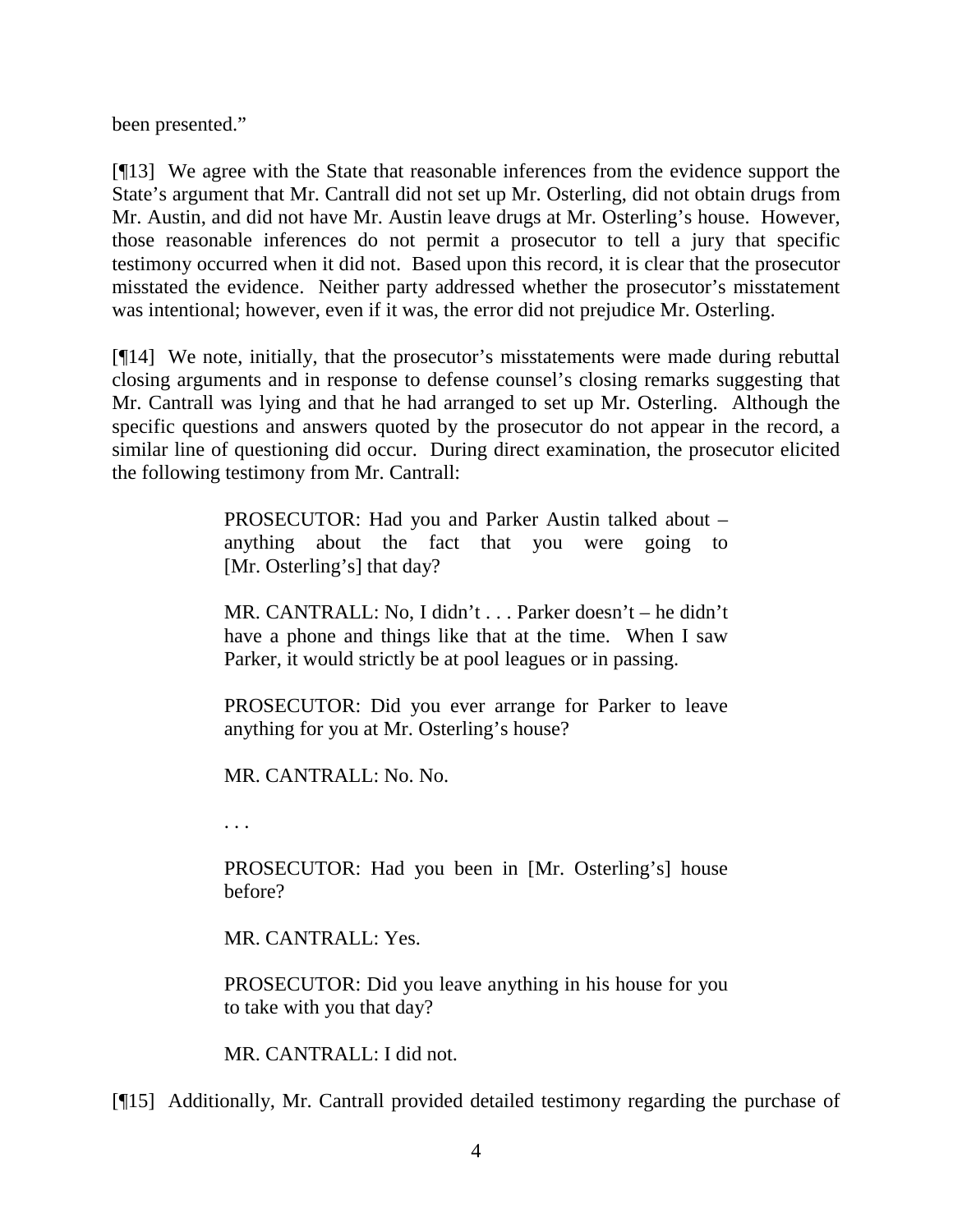methamphetamine from Mr. Osterling. He testified that he communicated in person and over the phone with Mr. Osterling to arrange a time to purchase methamphetamine. He explained to the jury that, after these communications, he contacted the Division of Criminal Investigation and expressed his willingness to participate in a controlled buy. The law enforcement officers involved in the controlled buy testified that, prior to the operation, they searched Mr. Cantrall and his vehicle and found no controlled substances in his possession. With respect to his interaction with Mr. Austin outside of Mr. Osterling's house, Mr. Cantrall indicated that their conversation was very brief:

> [A]s I was pulling in [to Mr. Osterling's driveway], I saw [Mr. Austin] leaving the house on foot and I pulled in and just said, "How you doing," you know, blah, blah. "How's things been going?" And he was kind of in a hurry, so he just said, "Good. I'm in a hurry, so I got to get going" and that was the tail end of that conversation.

Officer Leichty testified that he observed the conversation between Mr. Cantrall and Mr. Austin, which occurred through the passenger side window of the vehicle that Mr. Cantrall was driving. Officer Leichty was closest to the passenger side of the vehicle and had a clear view of the interaction. His testimony indicated that he did not observe Mr. Austin and Mr. Cantrall exchange anything during their brief interaction. While Mr. Cantrall may not have been asked the specific questions challenged in this appeal, the evidence supports the State's argument that Mr. Cantrall did not set up Mr. Osterling or obtain drugs from Mr. Austin.

[¶16] Mr. Osterling also contends the prosecutor committed misconduct when she misattributed a statement to Mr. Cantrall during rebuttal closing argument. The prosecutor stated:

> . . . [Mr. Cantrall] is going to get called a snitch. The fact that he was telling on other people was going to be an issue in this courtroom. He was going to be accused of setting Mr. Osterling up; that they had some kind of beef; that there was somebody else involved because that's what Mr. Osterling is left to argue to you.

> And what Mr. Cantrall responded to me was, again, very simple. "Why does the reason I was doing this have anything to do with the fact that he handed me drugs in his house when I agreed to buy them from him?"

The statement attributed to Mr. Cantrall, however, does not appear anywhere in the record, and we have difficulty imagining a scenario in which such testimony would have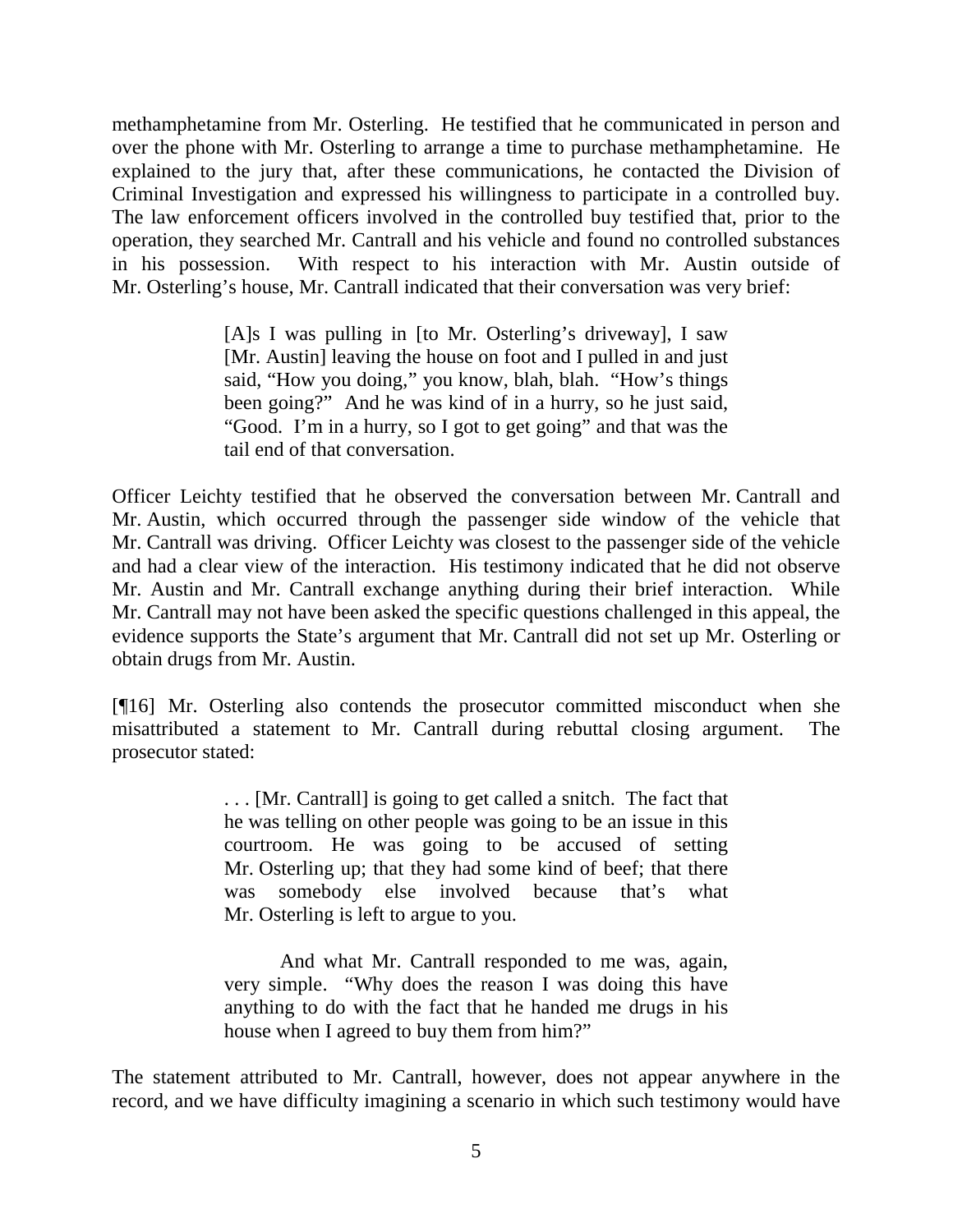been admissible. Nevertheless, the statement was not prejudicial.

[¶17] During trial, Mr. Cantrall offered several motives for his cooperation with law enforcement. He testified that he began participating in controlled buys because he had lost his mother to drug use. He also said that he wanted to help his roommate abate his drug use. Under cross-examination, he admitted that he assisted with controlled buys for money to pay for fines that he incurred for an anger evaluation following an aggravated assault charge. During closing argument, defense counsel referred to Mr. Cantrall as a "snitch" and accused him of setting Mr. Osterling up because of a previous falling out between them. He attempted to undermine Mr. Cantrall's credibility in part by discussing motive:

> [Mr. Cantrall] tells you that he's not getting anything out of it except money; but on the first day of the trial, Agent Mathson said he was getting paid but he was also working off some of his problems. So you have some inconsistency there as to what our snitch is doing, what our person who sells out his friends for his own advantage.

> Might be some other motives out there for doing this. This is a person that wants to – seems to want to do anything to his own advantage. Help the cops. Go and get your friends off the street. Maybe they don't pay so much attention to you and your illegal activities.

. . .

You also learned that he and [Mr. Osterling] had had some problems at work, that had created some animosity. Animosity, maybe, to the point that our snitch wanted to set his former friend [Mr. Osterling] up. I don't know. But I think that there might be other reasons out there just – beyond just wanting to be a good scout and help the community out.

[¶18] The prosecutor responded to that argument in rebuttal with the improper statement. When viewed in context, however, the statement appears to be rhetorical in nature and nothing more than an inartful response to argument from defense counsel. The prosecutor's remarks were merely intended to persuade the jury that Mr. Cantrall's motive was irrelevant. The validity of the point communicated by the rhetorical question did not depend on whether Mr. Cantrall made the statement.

[¶19] The jury was afforded ample opportunity to evaluate Mr. Cantrall's credibility during his testimony at trial. It was instructed that it was the sole judge of credibility and